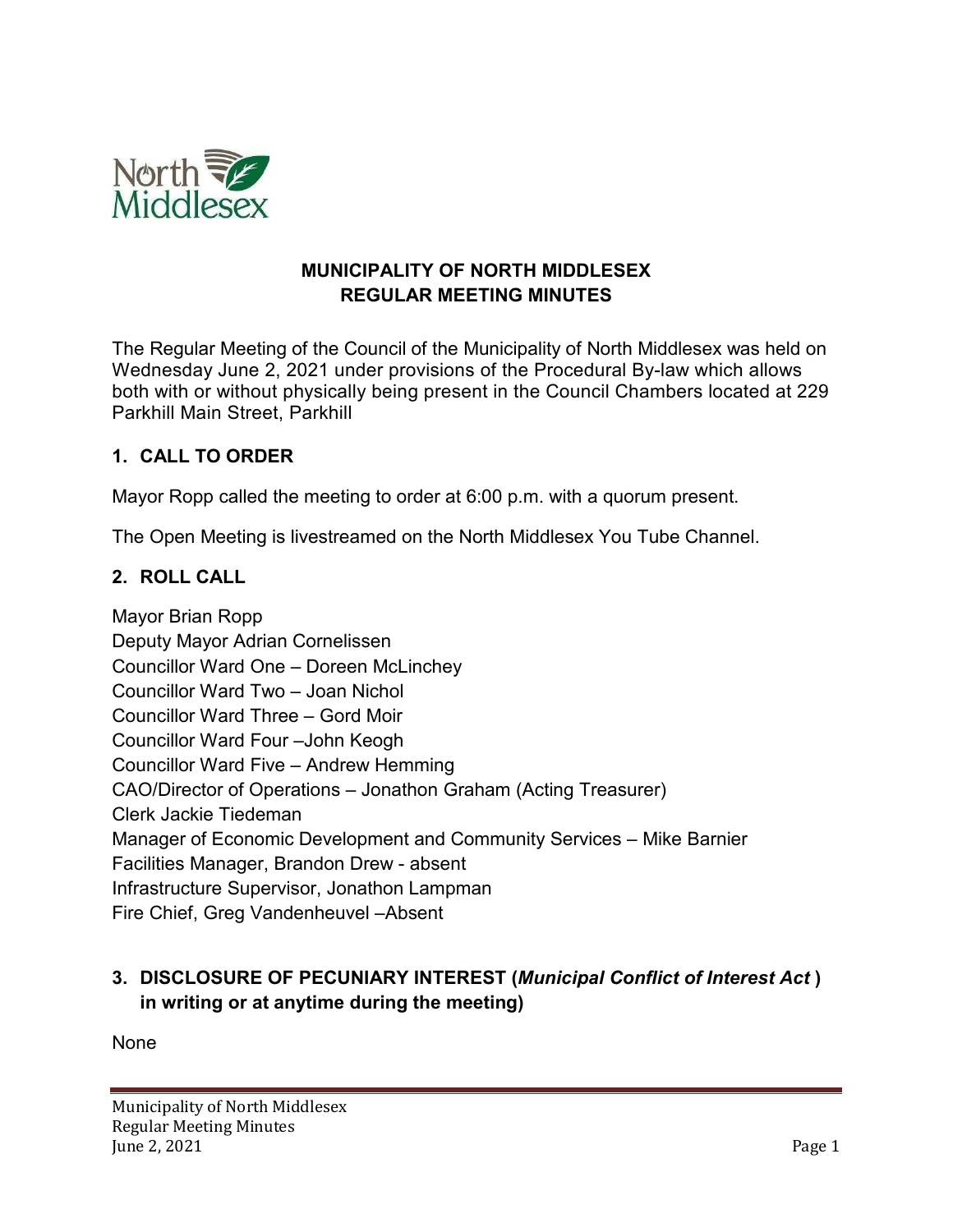#### **4. MINUTES OF PREVIOUS MEETINGS**

#### **MOTION #125/2021**

**HEMMING/CORNELISSEN**: That the May 19 Regular and Court of Revision Meeting Minutes be approved as presented.

CARRIED

# **5. PUBLIC MEETINGS**

Committee of Adjustment **MOTION #126/2021 NICHOL/MCLINCHEY**: That Regular Meeting adjourn to Committee of Adjustment meeting at 6:00 p.m.

CARRIED

See separate Committee of Adjustment Meeting minutes

Public Meeting resumed at 6:13 p.m.

6:20 p.m. Notice of Public Meeting – Temp Use Zoning By-law -9505 Argyle St Owner: Daniel Bell Agent: Greg & Nathalie Tye

Con 2 Part Lot 1 former East Williams Twp

The purpose and effect of the zoning by-law amendment is to permit two single detached dwellings on an agricultural lot for a period not to exceed two years while a new residence is being constructed on the land. The existing residence would be removed upon the expiration of the two year period or the occupancy of the new single detached dwelling, whichever occurs first.

The Planner then reviewed the Planners Evaluation Report dated June 2, 2021.

The application was circulated to applicable agencies and landowners in accordance with the Planning Act.

Staff are of the opinion that the proposed temporary use is in conformity with the policy documents and do not have any concerns in regards to compatibility, servicing, access, parking or traffic impacts as a result of temporarily allowing two dwellings on the subject lands.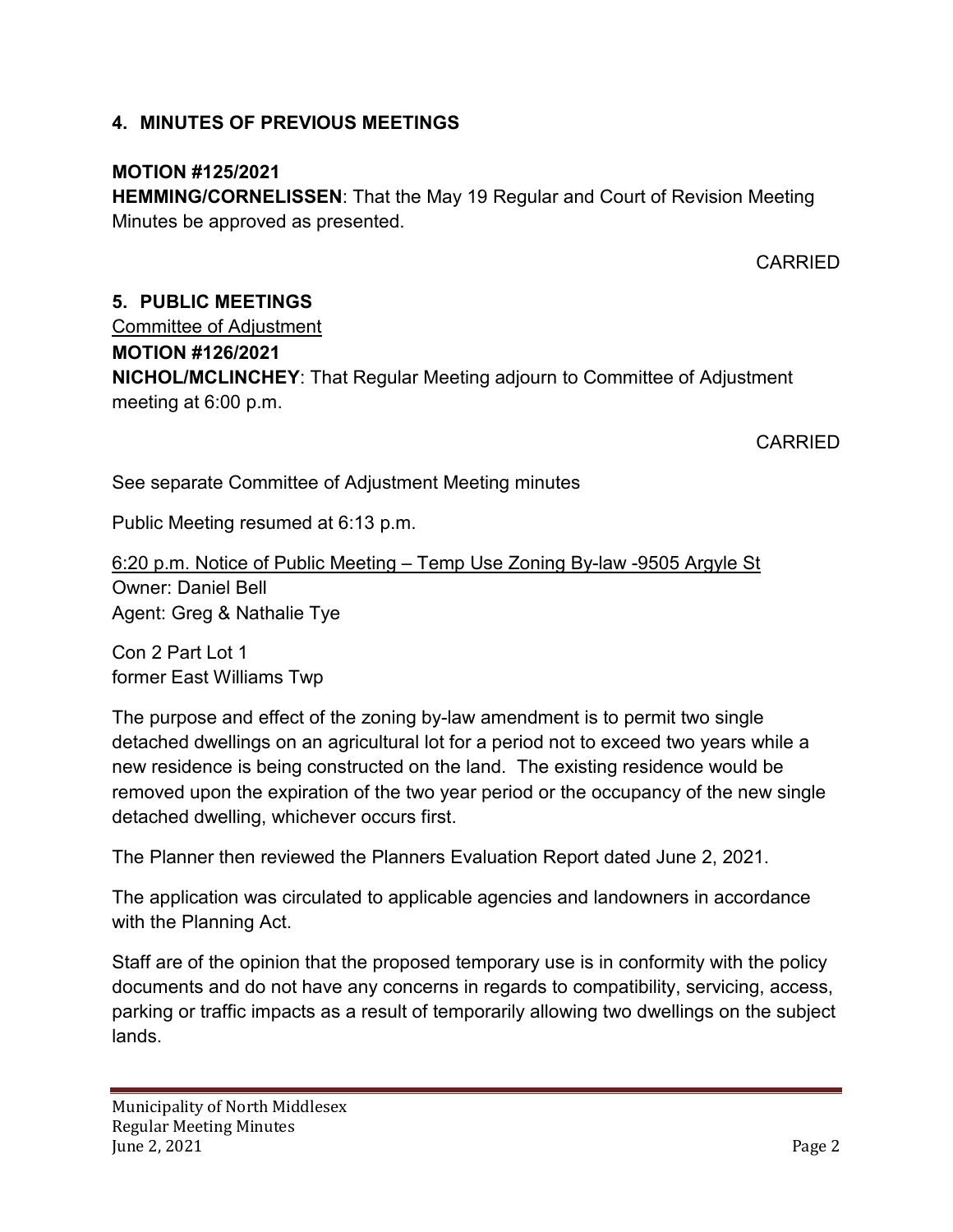Agency Comments – ABCA no concerns with the approval as the proposed location of the new dwelling is not within the regulated area.

Public Comments – none

Public Oral Submissions – none

Mr. & Mrs. Tye had no additional comments to add.

The Clerk added that further to the Planners Recommendation for two readings until the agreement was executed, she advised that staff were consultation about this file and concurred that due to the fact that Mr. Tye has verbally given his assurance the agreement will be executed, that all three readings of the by-law can occur at this meeting to ensure the process moves in a timely fashion for the applicant. The temporary zoning approach is a new procedure the Municipality is putting into place for these types of scenario and all applicable documentation was not ready in time for this application. Therefore staff recommends all three readings.

#### **MOTION #127/2021**

**NICHOL/KEOGH**: That Application for Zoning By-law Amendment ZBA09-2021 be approved;

Further that the owners enter into a Temporary Use Agreement with the Municipality to ensure that the removal of the existing residence occurs;

And that the By-law proceed with all three readings.

### CARRIED

A twenty day appeal period will apply from date of notice of decision.

The Public Meeting closed and regular meeting resumed

### **6. DELEGATIONS**

None

### **7. DEPARTMENTAL REPORTS**

a.Visual Presentation of New Website and Escribe Platform presented by Mike Barnier, Amber Tiller and Jackie Tiedeman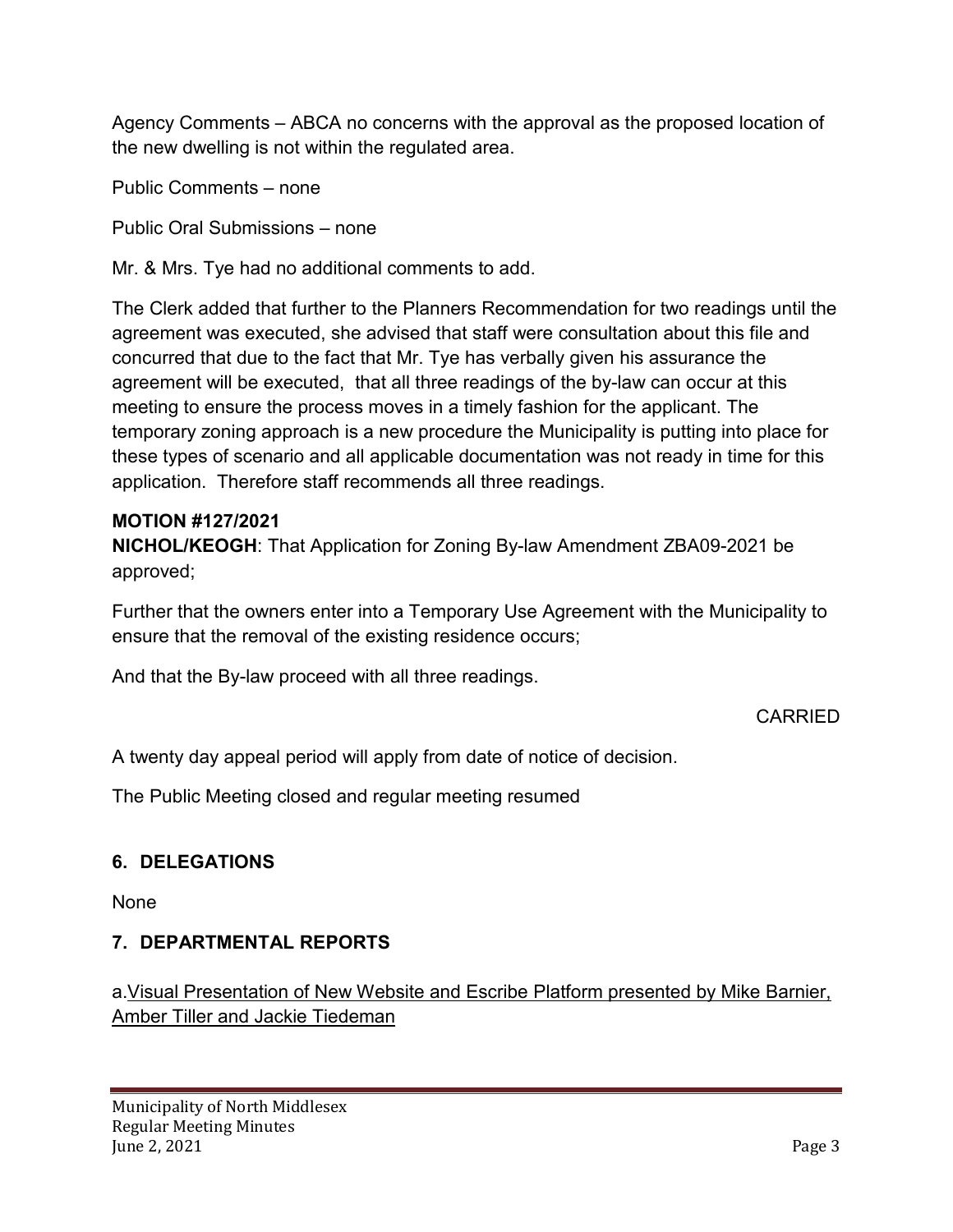Staff provided Council with an overview of the new look for the municipal website. Due to the change in website provider, there was a need for a new platform for Council and Committee Agenda's being posted to the website which will be done through eScribe.

Staff anticipate the new website to go live prior to the next council meeting.

b. Salary Administration Policy – Executive Assistant/HR Co-ordinator

#### **MOTION #128/2021**

**HEMMING/NICHOL**: That Council adopt the "Salary Administration Policy" and repeal the Acting Pay Policy (CBL.01) and the Pay Equity Policy (CBL.09) which content is now covered by the proposed Salary Administration Policy.

CARRIED

### c.Tender Results for Thomson Drain No. 2 – Drainage Superintendent

### **MOTION #129/2021**

**KEOGH/HEMMING**: That Council receive this report and direct staff to award the construction of the Thomson No. 2 Extension 2020 Drain Tender to JLH Excavating Inc. in the amount of \$10,523.13 (including HST).

CARRIED

### **8. PASSING OF ACCOUNTS**

#### **MOTION #130/2021**

**MOIR/MCLINCHEY**: Be it resolved that the following Bills and Accounts from May 14- 27, 2021 in the amount of \$1,371,367.87 be approved for payment as follows:

General Cheques \$258,842.62 Direct Deposit \$1,000,566.30 On-line/PAP \$111,958.95

CARRIED

### **9. COMMITTEE REPORTS**

a. Lake Huron Primary Water Supply Joint Mgmt Board (Cr. Hemming) and Lake Huron Steering Committee (J. Lampman) None

### b. ABCA (Deputy Mayor Cornelissen) May 20 Agenda Package (R&F)

A meeting was held with applicable parties to discuss the concerns associated with Mystery Falls. At this time, there is still ongoing discussions for finding solutions.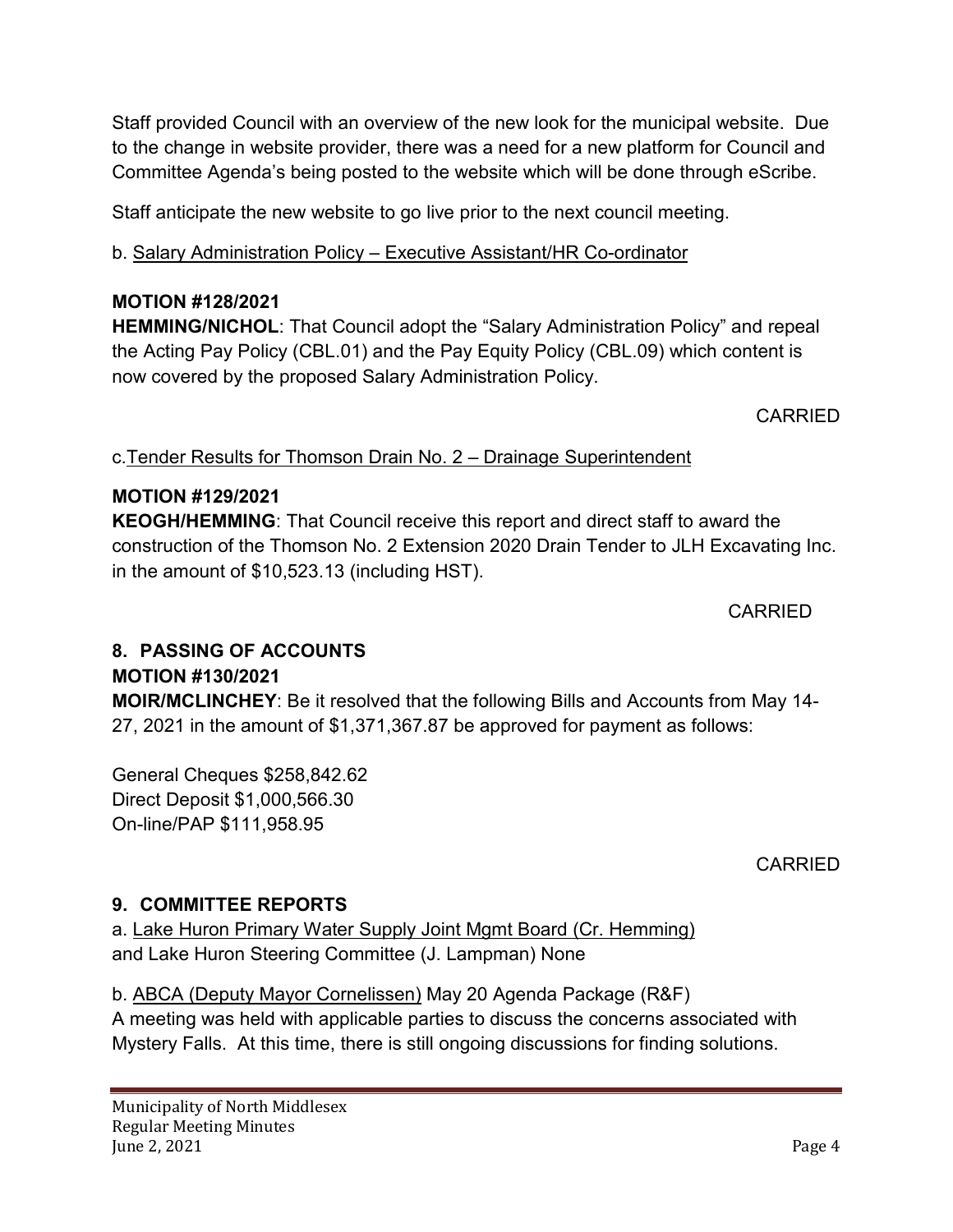### c. BWRA (Cr. McLinchey) May 2021 Notes (R&F)

Councillor Keogh reported that he has been calling Bluewater Recycling weekly as his area (Petty Street) seems to get missed with collection. It was suggested that the appropriate course of action is for landowners to call directly if this occurs however the CAO will also inquire into this as well due to the frequency.

# d. **EDAC** (Cr. Moir) None

e. LSAC – (Cr. Nichol) None

f. Recreation Committee (Cr. Hemming) The Committee has chosen a design that is within the proposal budget. It was suggested that Council be circulated this design as well for information.

- g. Water/Wastewater Committee (Cr. Moir) None
- h. Policies Review Committee (Cr. Nichol) Feb.25,2021 Minutes (R&F)

i.Fire Committee (Cr.Keogh) None

j. OCWA Client Advisory Board (Jonathon Graham) None

### **11.CORRESPONDENCE**

a. Citizen Complaint – Use of former railway tracks by highway vehicles, ATV's and Street Bikes in Parkhill (action: council consideration)

The Clerk advised that her office continues to receive complaints regarding off road vehicles using unauthorized municipal and private land. The recent complaint on the agenda reiterates some of the same concerns that are ongoing that she felt was important to provide to council. It was relayed that both OPP and By-law Enforcement see similar problems and it could be attributed to misinterpretation of the changes under the Highway Traffic Act. In consideration of the ongoing complaints she was seeking Council consideration of re-opening the discussion at the next meeting. The Clerk advised procedurally how this could occur and would have to be by council motion.

After some discussion regarding the procedural process the following motion was considered.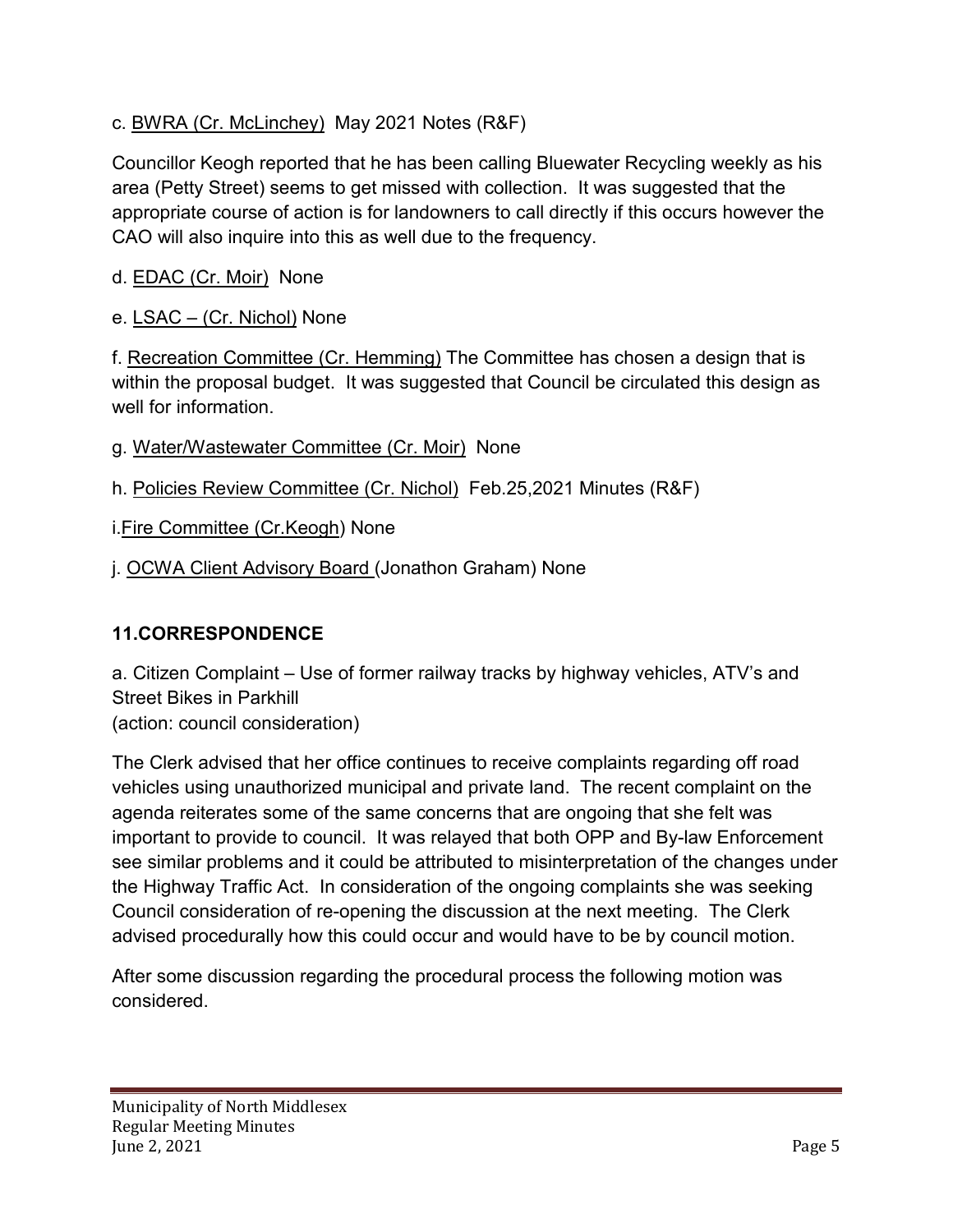### **MOTION #131/2021**

**CORNELISSEN/HEMMING**: That due to the ongoing complaints and concerns expressed regarding Off Road Vehicles, Council agrees to re-open the discussion at the next Council Meeting June 16, 2021.

CARRIED

b. Public Submission regarding Water Rates in North Middlesex (action: council consideration)

Mayor Ropp opened the discussion by acknowledging the work that Amanda and the community members have compiled through this submission and Council understands the reaction and concern from the community. He further suggested that Council formally respond to these questions on June 16, 2021 where more insight to the water and wastewater rates and most importantly the value of the North Middlesex programs can be discussed.

Council indicated concern with the turn around time in preparing the response and after careful consideration the following motion was brought forward:

#### **MOTION #132/2021**

**CORNELISSEN/MOIR**: That Council prepare a detailed response to the public submission regarding the water and wastewater rates to be read at the opening of the Council Meeting July 14, 2021.

CARRIED

c. MMAH – Three step Roadmap to Safely Reopen the Province and Amendment to Orders under the *Reopening Ontario Act* (receive and file)

### **12.OTHER OR URGENT BUSINESS**

Update on Parkhill Construction and County Road Closure/Detour – CAO The County is undertaking Bridge Work on Grand Bend Road and McGuffin Hills Drive and there will be a detour in place for a short amount of time.

Councillor McLinchey acknowledged the Retirement Drive by in Parkhill on May 31 for Dr. Thorpe was well received.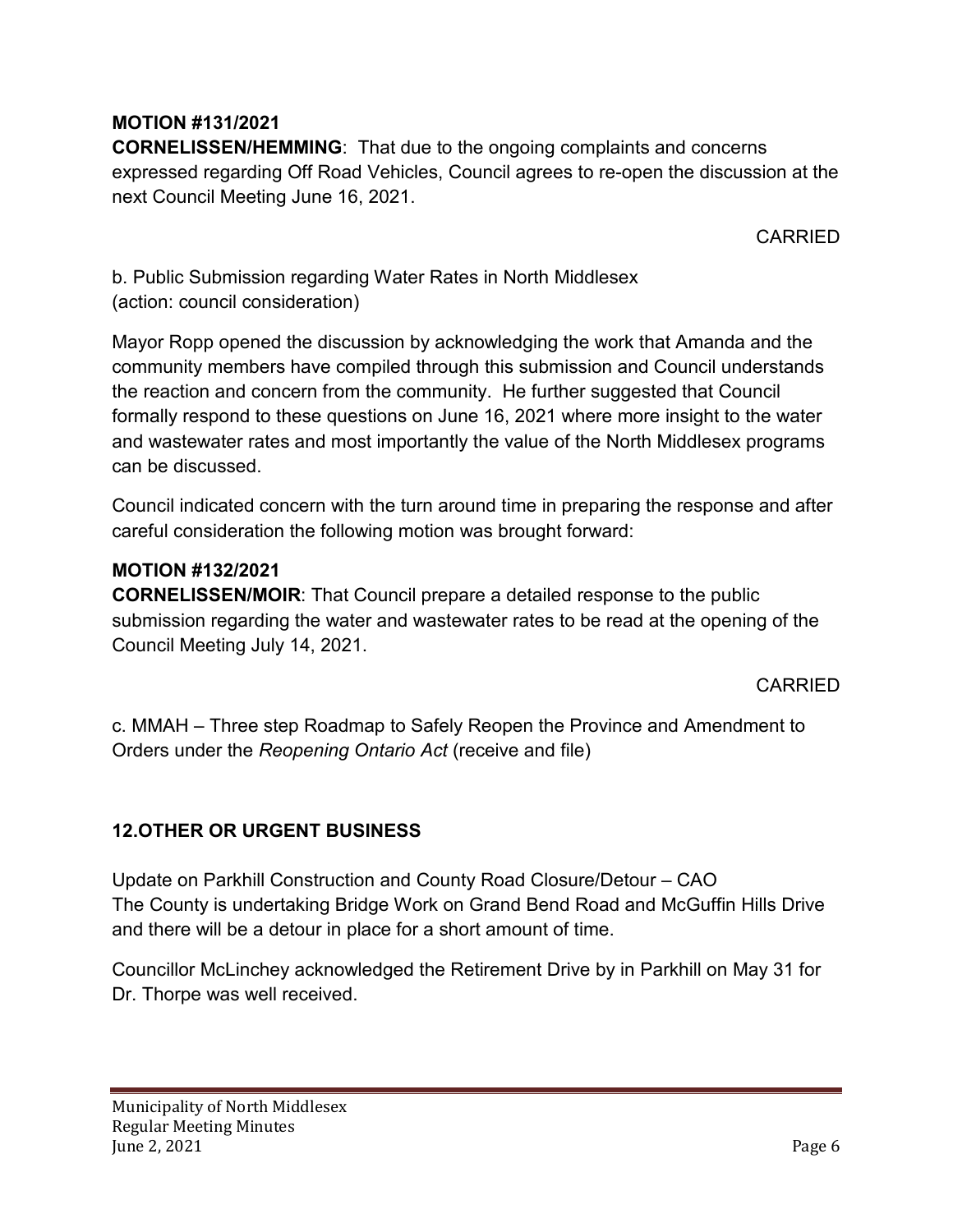#### **13.DEFERRED ITEMS FROM PREVIOUS MEETING**

- *Report on options for municipal regulations pertaining to certain Cannabis Operations (County Legal, Planning)*
- *Report from Treasurer on lifting temporary amendments to Municipal Fees and Charges By-law (waive penalty and interest) (Treasurer)*
- *Review of water budget after 2nd billing cycle (Treasurer)*
- *Review of Water Policy from Feb 3 (County Legal and Infrastructure Supervisor)*
- *Deferred from May 5 (at request of applicant)- Minor Variance Application-1079 Elm Tree Dr. (Applicant)*
- *Deferred from May 5 – Public Concerns Mystery Falls Report pending meeting with ABCA (CAO)*

### **14. COMMUNICATIONS (including County Council)**

None

### **15. READING OF BY-LAWS**

052 of 2021 – Appointment of Municipal Law Enforcement Officer (Ryan Easweld – Fire Prevention Officer) the purpose of the appointment would be to allow enforcement of certain By-laws such as the Open Air By-law

053 of 2021 – Authorize Encroachment agreement with Terry & Cheryl Hodgins to allow driveway at 262 Victoria Street Parkhill to encroach onto unopened road allowance (Clara Street)

054 of 2021 – Temp Use By-law – 9505 Argyle Street (if application approved by Council)

055 of 2021 – Confirming By-law

#### **MOTION #133/2021**

**MCLINCHEY/HEMMING:** That By-laws #052-055 of 2021 be read a first and second time

CARRIED

# **MOTION #134/2021**

**NICHOL/MOIR**: That By-laws #052-055 of 2021 be read a third and final time

CARRIED